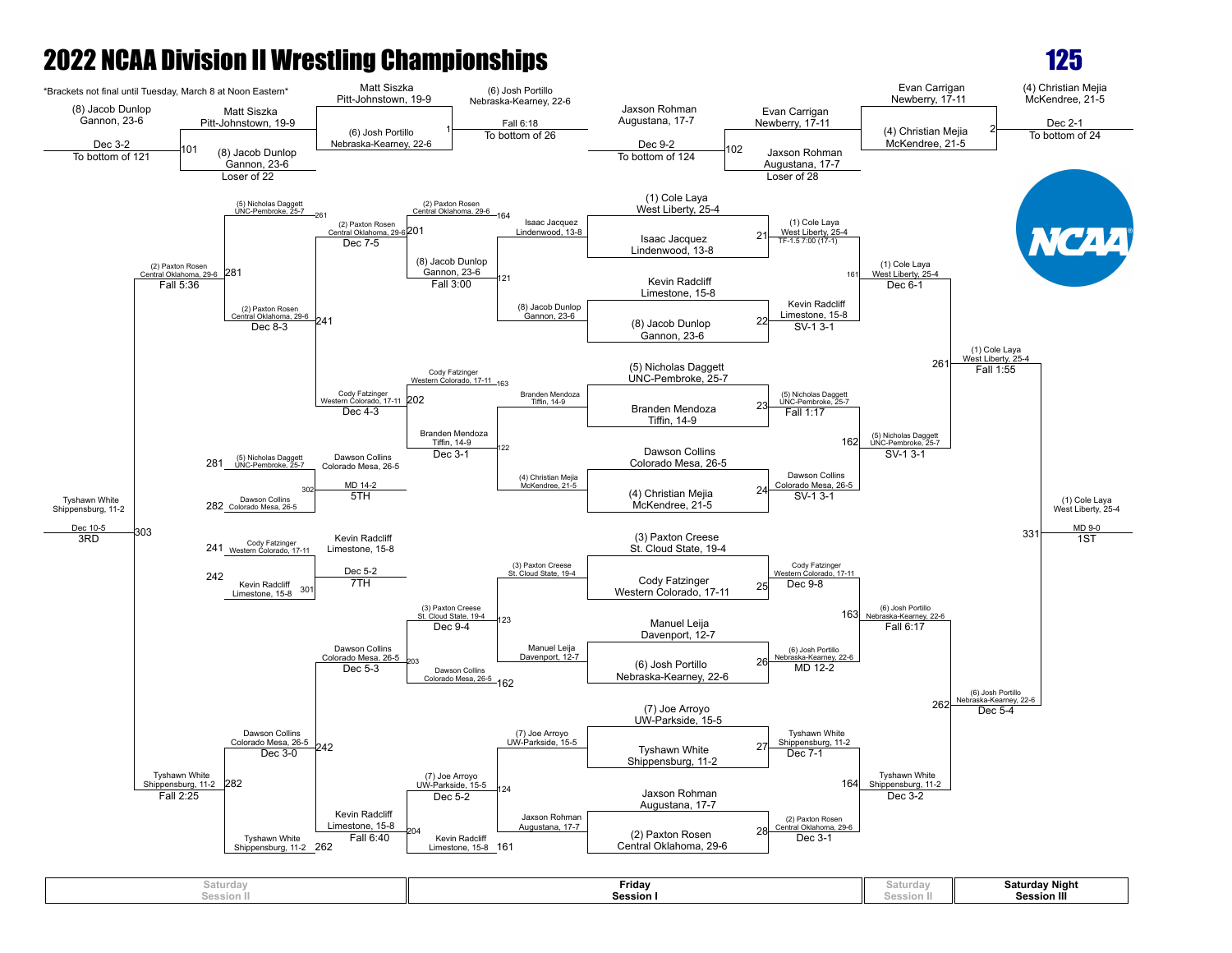

| saturday<br>Session li | Friday<br><b>Session I</b> | -----<br><b>PEPPIOII</b> I | <b>Saturday Night</b><br><b>Session III</b> |
|------------------------|----------------------------|----------------------------|---------------------------------------------|
|------------------------|----------------------------|----------------------------|---------------------------------------------|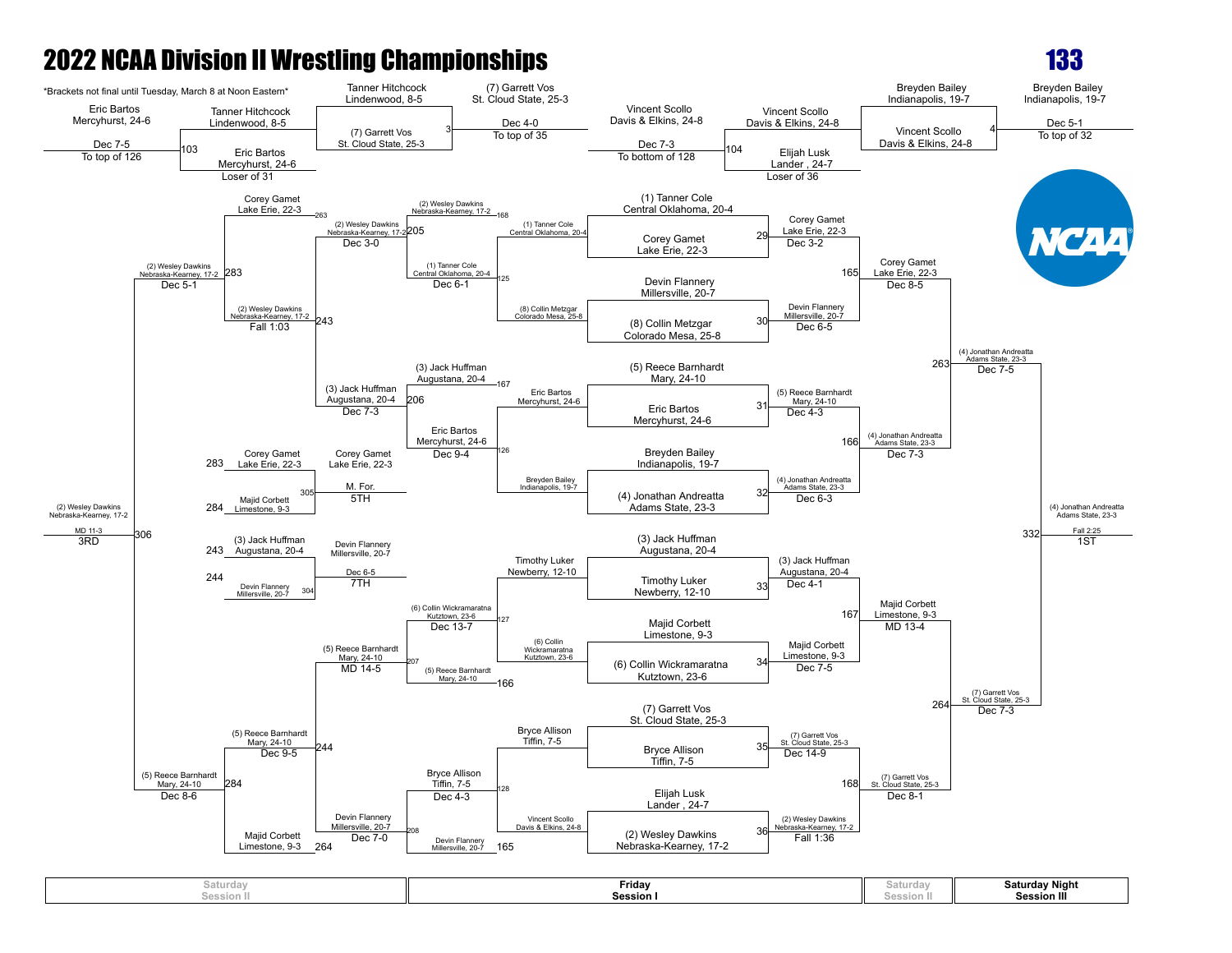

| Friday<br>Saturday<br>Saturda<br><b>Session</b><br>Tacci.<br>Session<br>session<br>. | <b>Saturday Night</b><br><b>Session III</b> |
|--------------------------------------------------------------------------------------|---------------------------------------------|
|--------------------------------------------------------------------------------------|---------------------------------------------|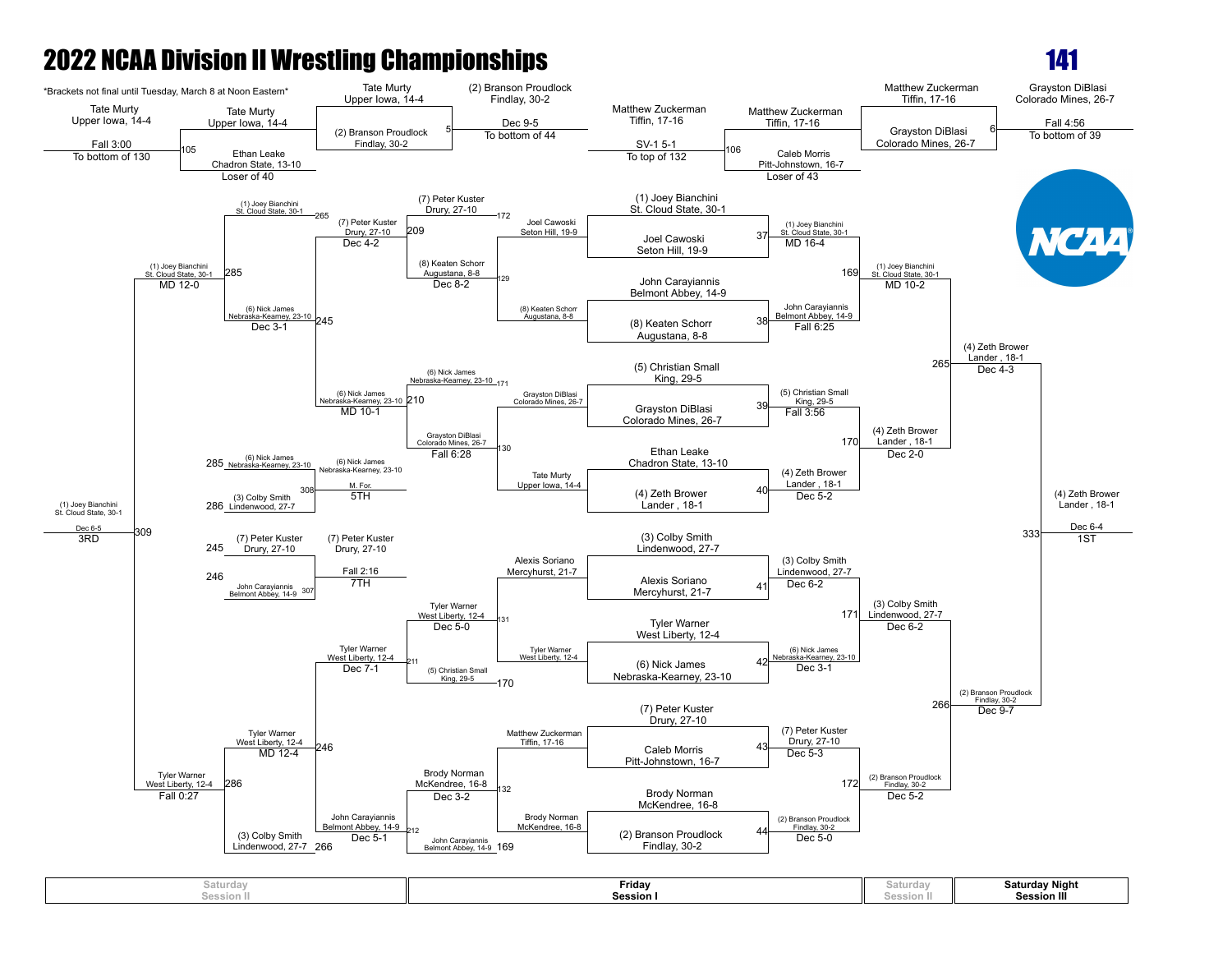

| aturdayد            | Friday  | ∍aturda⊆        | <b>Saturday Night</b> |
|---------------------|---------|-----------------|-----------------------|
| session II<br>- aas | Session | __<br>Session I | <b>Session III</b>    |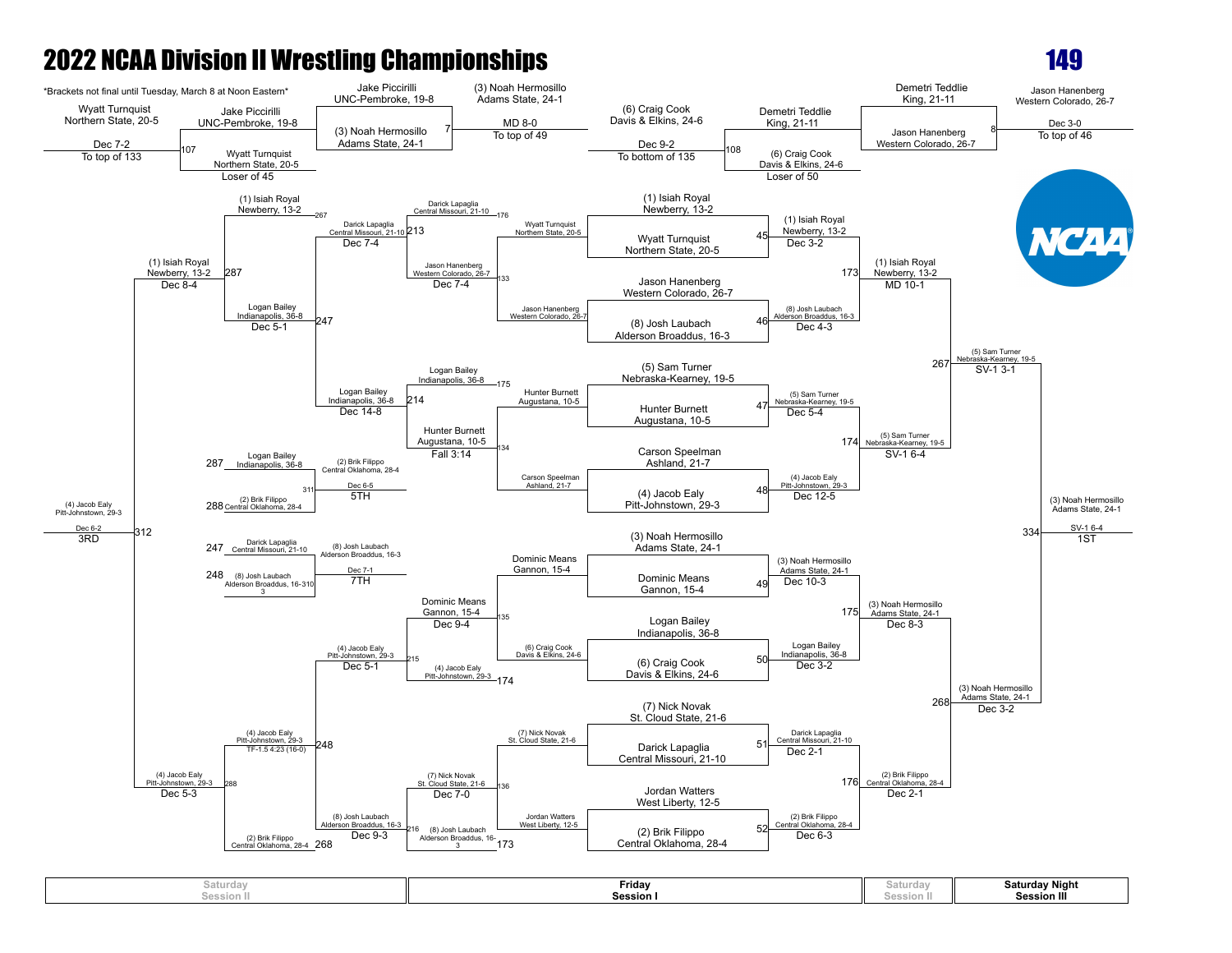

| aturdayد                               | Friday  | ∍aturda∨   | <b>Saturday Night</b> |
|----------------------------------------|---------|------------|-----------------------|
| $P_{\alpha\alpha\alpha}$<br>Session II | Session | Session II | Session III           |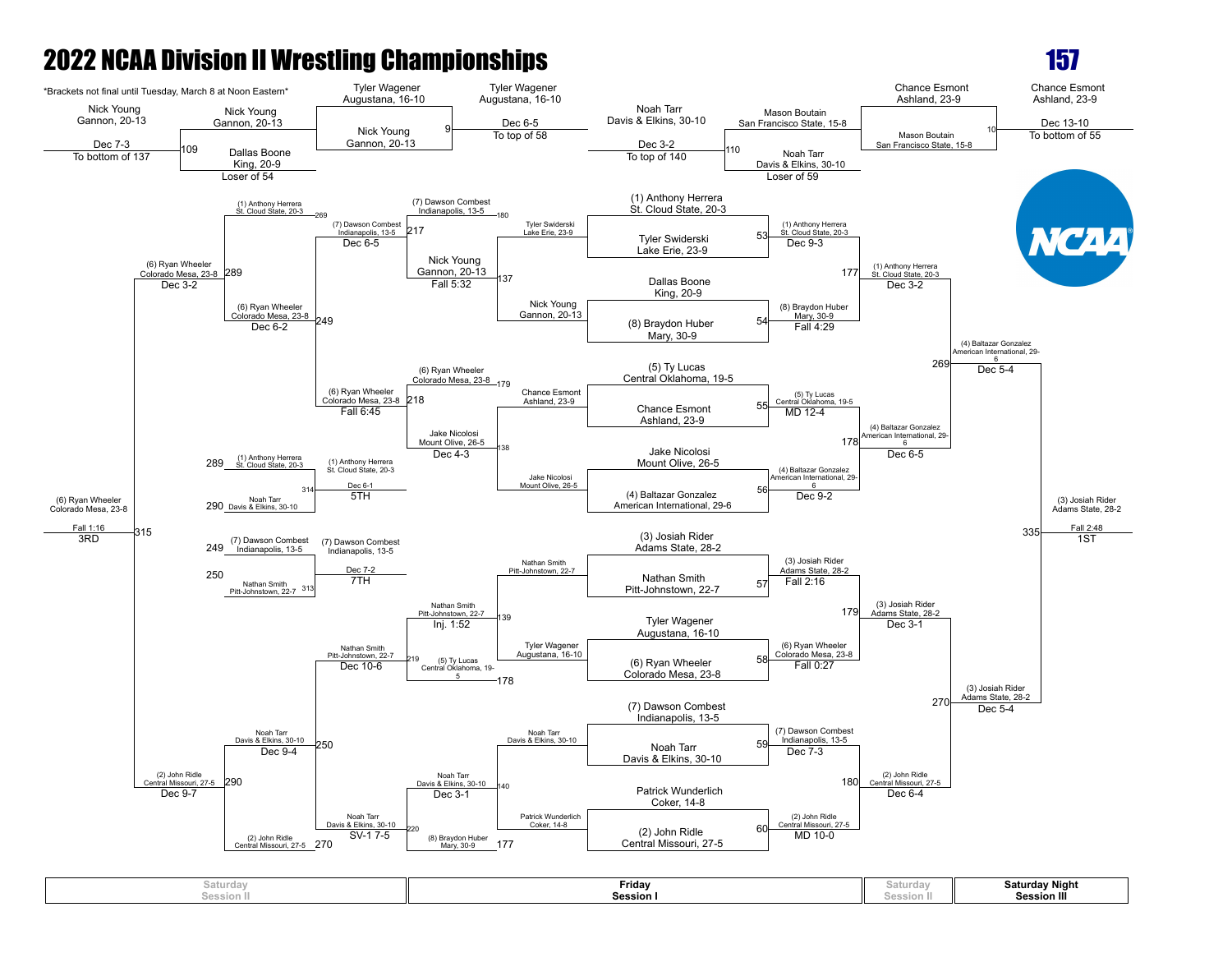**Session II**



**Session I**

**Session II**

**Session III**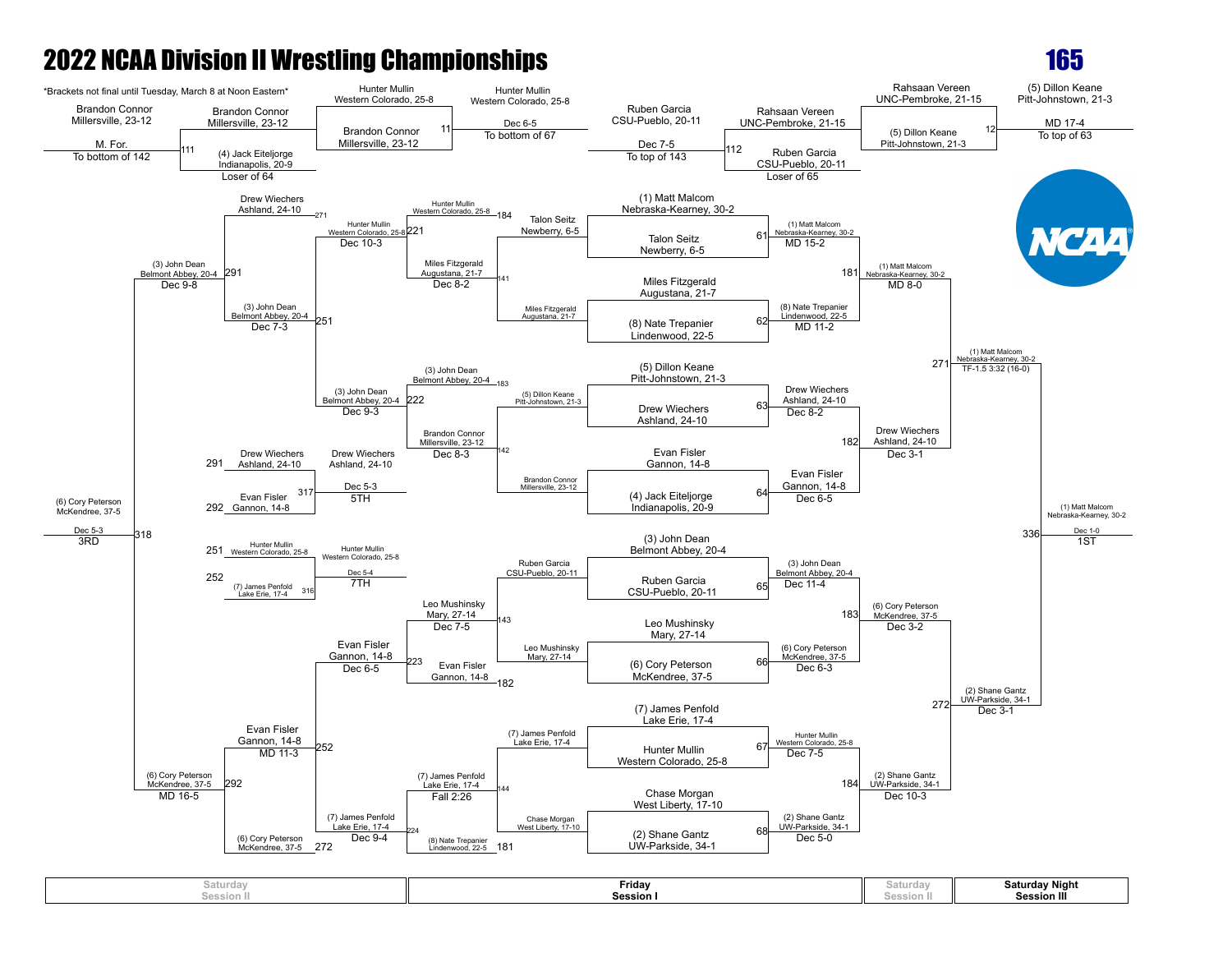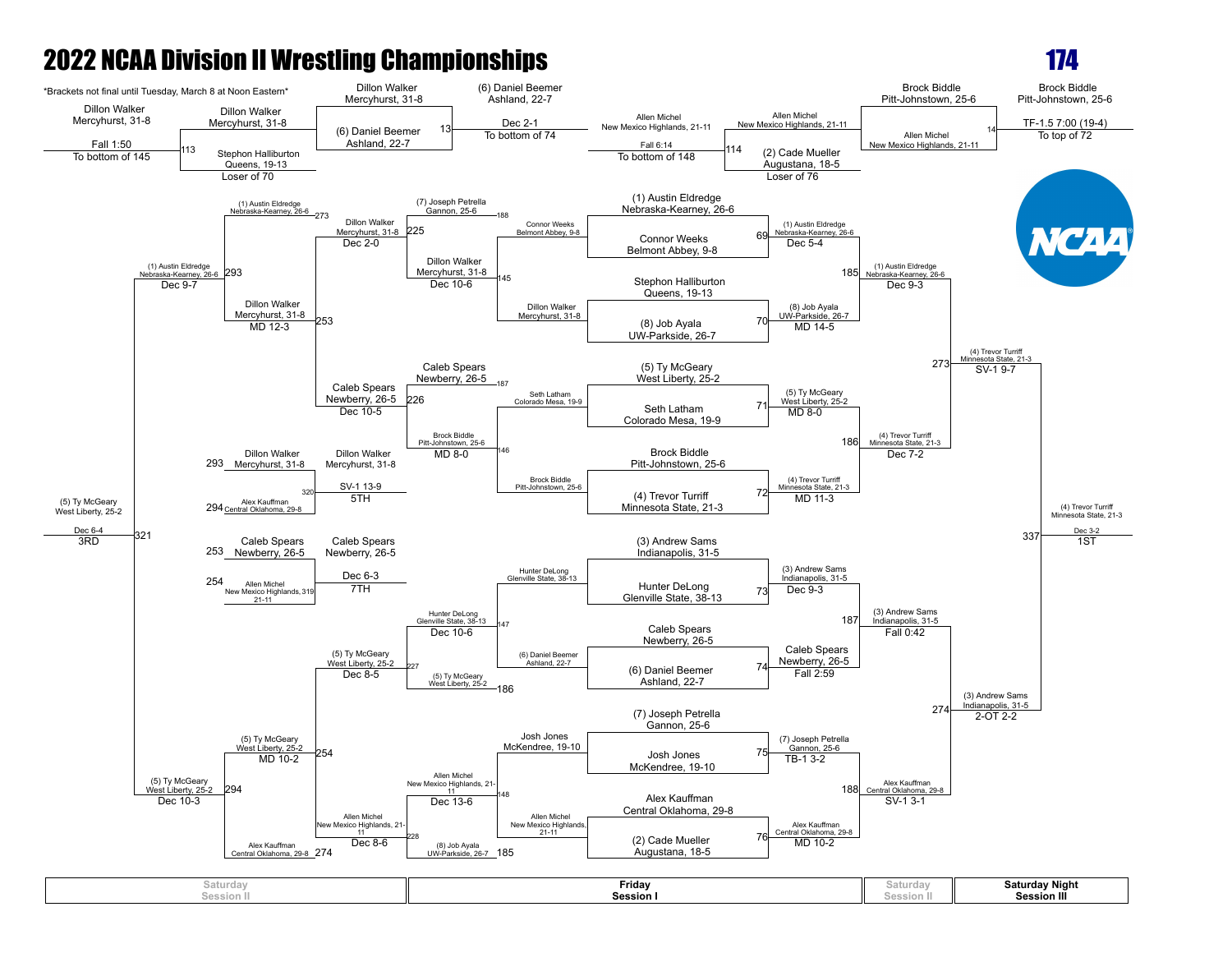

| Saturday<br>session II | Friday<br><b>Session I</b> | aturday<br>session | Saturday Night<br><b>Session III</b> |
|------------------------|----------------------------|--------------------|--------------------------------------|
|                        |                            |                    |                                      |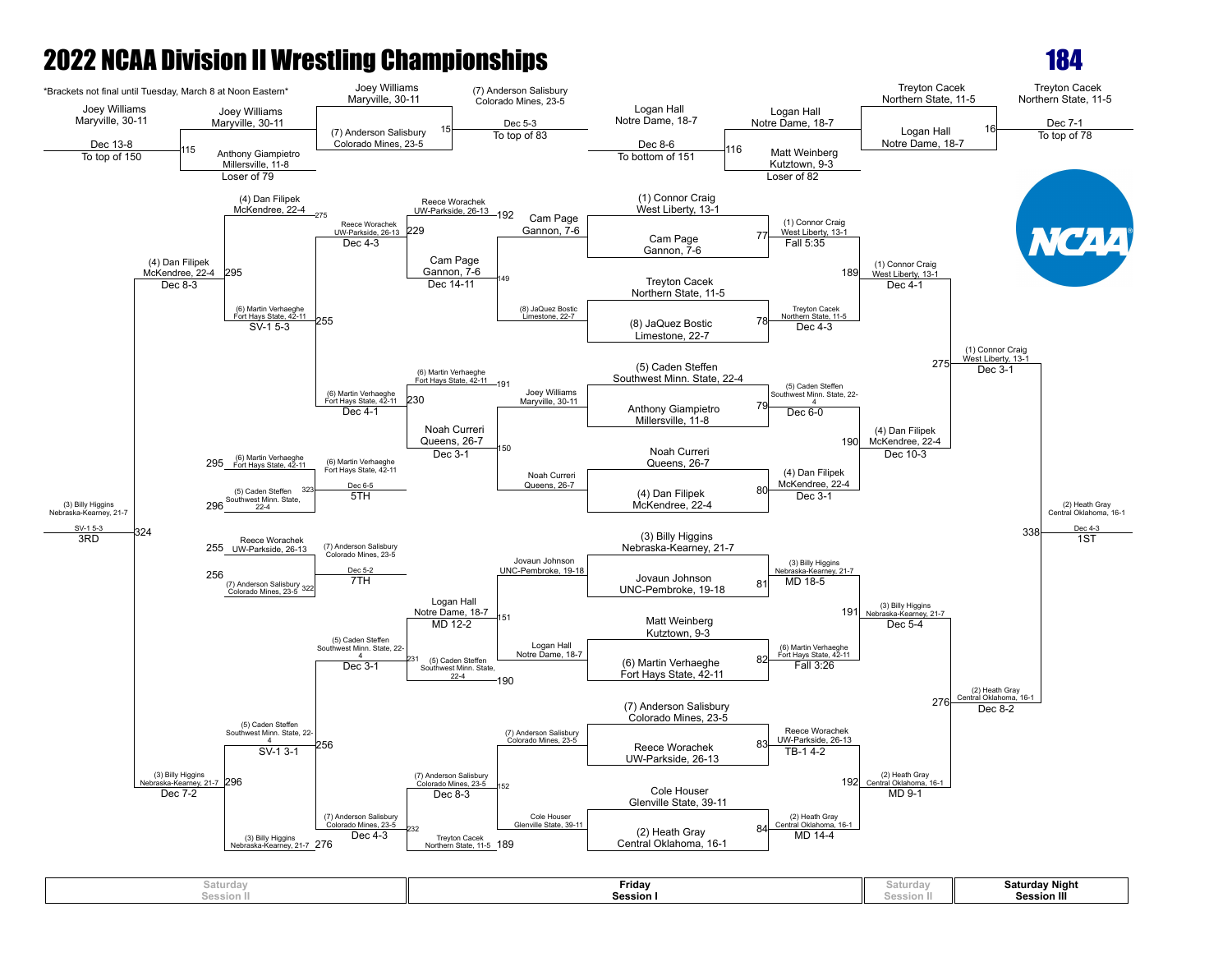